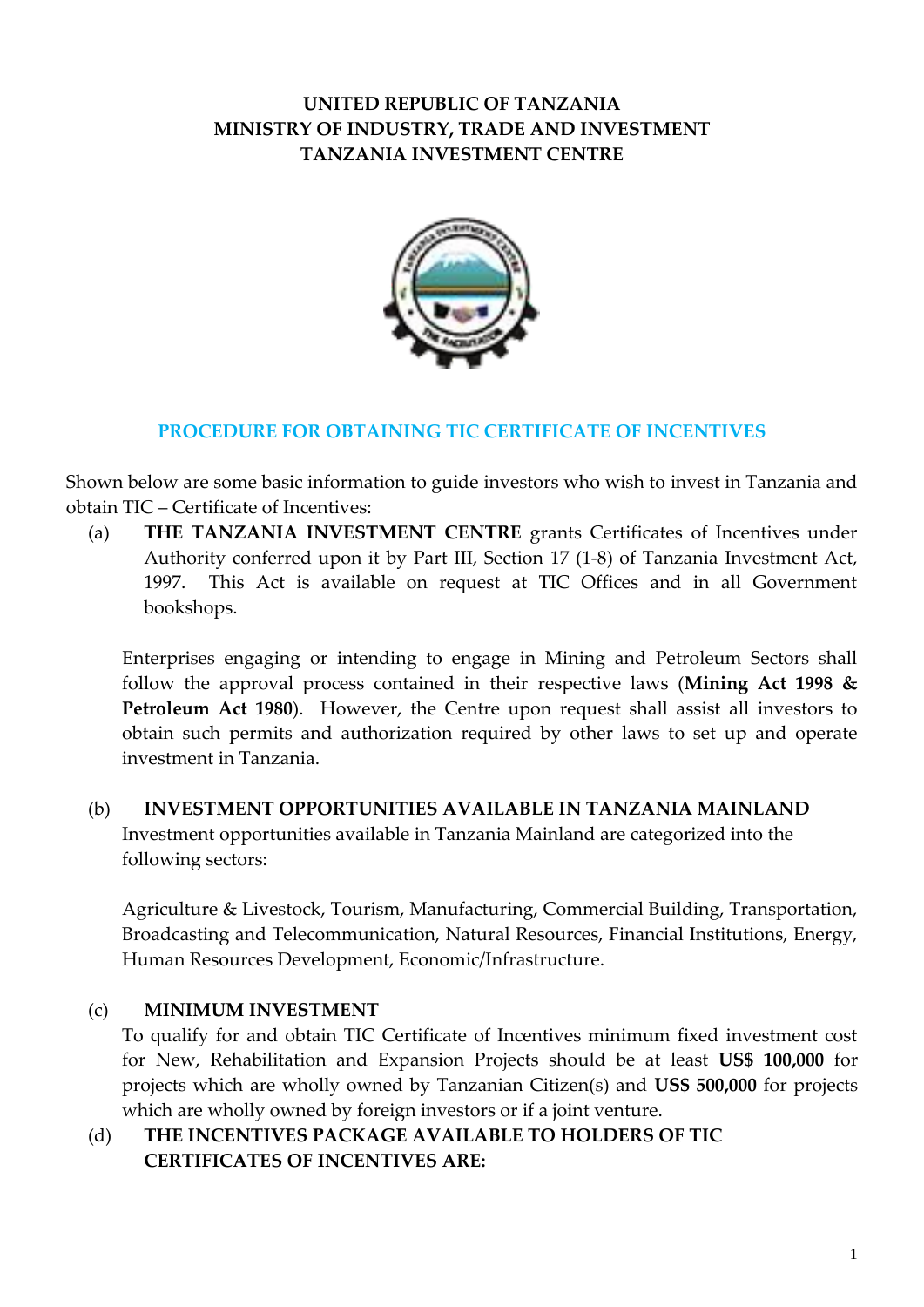- (i) Access to various services related to permits, licenses and approvals in the TIC One Stop Facilitation Centre. The following services are currently available
	- Immigration services
	- Labour Services
	- Tanzania Revenue Authority
	- Ministry of Lands and Human Settlements services
	- Tanzania Bureau of Standards (TBS)
	- Business Registration and Licensing Authority (BRELA)
	- National Environment Management Council (NEMC)
	- Occupational, Safety and Health Authority (OSHA)
	- Tanzania Food and Drugs Authority (TFDA)
	- Architects and Quantity Surveyors Registration Board (AQRB)
- (ii) The recognition of private property and protection against any non-commercial risks. Tanzania is an active member of the World Bank Foreign Investment Insurance wing, MIGA (Multilateral Investment Guarantees Agency). Likewise, Tanzania is a member of The International Centre for Settlement of Investment Disputes (ICSID) also a body affiliated to the World Bank.
- (iii) Zero percent (0%) Import Duty on Project Capital Goods, Computers and Computer Accessories, Raw Materials and Replacement Parts for Agriculture, Animal Husbandry and Fishing, Human and Livestock Pharmaceuticals and Medicaments, Motor Vehicle in Completely Knocked Down (CKD) form and inputs for Manufacturing Pharmaceutical Products.
- (iv) Ten percent (10%) Import Duty for Semi-processed/semi finished goods).
- (v) Twenty five percent (25%) Import Duty for final consumer goods.
- (vi) VAT on taxable goods and services are eighteen percent (18%).
	- **NOTE:** Destination Inspection on commercial imports with FOB Value of **US\$5,000** and above is mandatory.
- (vii) Introduction of pay and refund scheme for excise duty paid on fuel purchased by eligible companies.
- (ix) 100% capital expenditure to Agricultural sectors.

The Income Tax Laws allows 50% Capital allowances in the first year of use for Plant and Machinery used in manufacturing processes and fixed in a factory, fish farming; or providing services to tourists and in a hotel Thereafter, wear and tear rates apply to the remainder as below:

# **APPLICABLE RATES FOR DEPRECIATION ALLOWANCES OF DEPRECIABLE ASSETS**

|       | <b>Class Depreciable assets</b>                           | <b>Rates</b> |
|-------|-----------------------------------------------------------|--------------|
| $1^*$ | Computers and data handling equipment together with       |              |
|       | peripheral devices, automobiles, buses and minibuses      |              |
|       | with a sitting capacity of less than 30 passengers, goods | $37.5\%$     |
|       |                                                           |              |
|       | vehicles with a seating capacity of less than 7 tones,    |              |
|       | construction and earth moving equipment                   |              |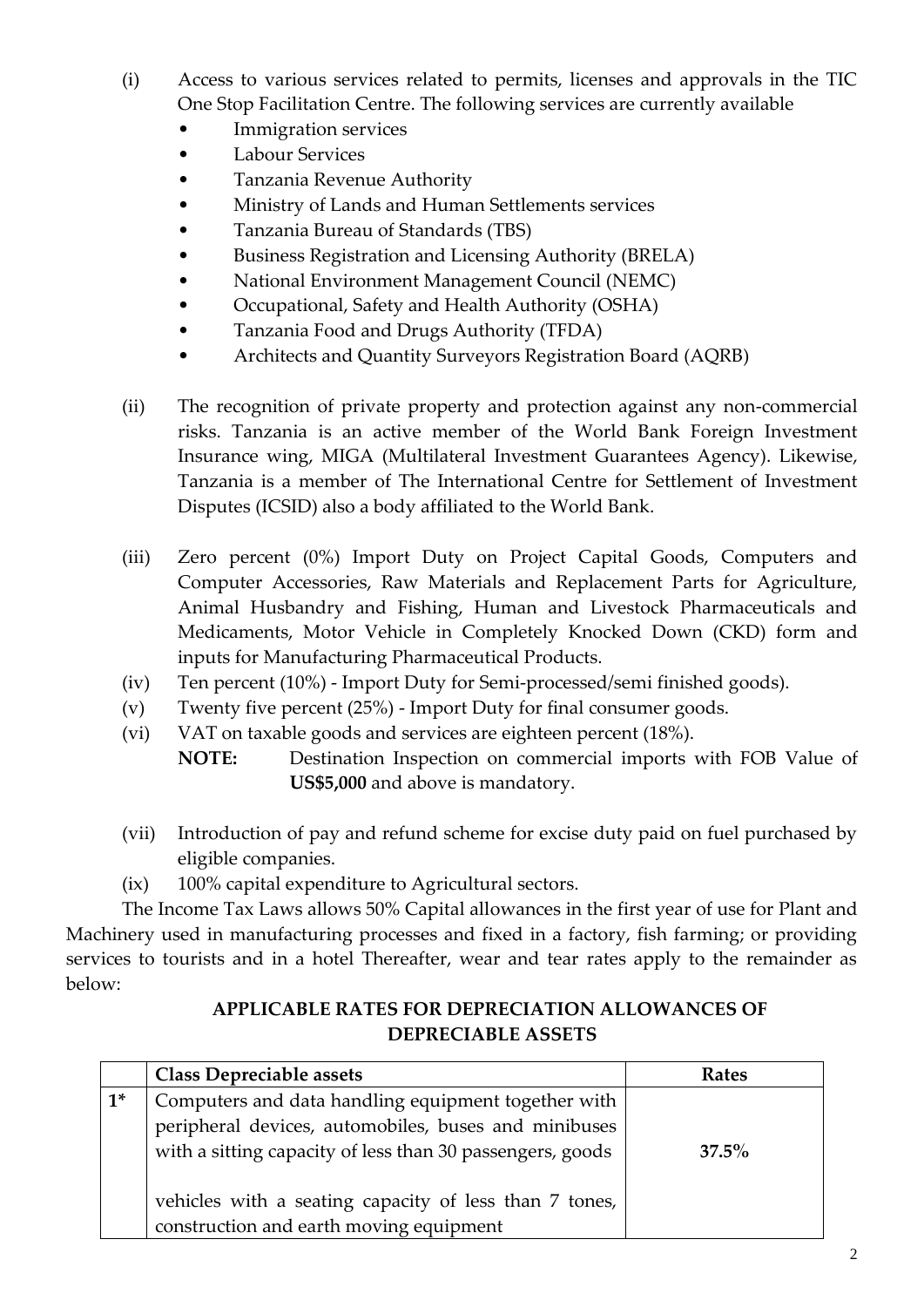| $2*$   | Buses with a seating capacity of 30 or more passengers,<br>heavy general purpose or specialized trucks, Trailers<br>and Trailer mounted containers, Railroad Cars,<br>locomotives and equipment, vessels, barges, tags, and<br>similar water transportation equipment, aircraft, other<br>self-propelling vehicles, plants and<br>machinery<br>(including wind mills, Electric Generators, and<br>Distribution Equipment) used in Manufacturing or<br>Mining operations, Specialized Public Utility plant and<br>Equipment, and Machinery or other Irrigation<br>Installations and Equipment. | 25%                               |
|--------|-----------------------------------------------------------------------------------------------------------------------------------------------------------------------------------------------------------------------------------------------------------------------------------------------------------------------------------------------------------------------------------------------------------------------------------------------------------------------------------------------------------------------------------------------------------------------------------------------|-----------------------------------|
| $3^*$  | Office furniture, fixtures and equipment, any asset not<br>included in another class.                                                                                                                                                                                                                                                                                                                                                                                                                                                                                                         | 12.5                              |
| $5***$ | Buildings, structures, dams, water reservoirs, fences,<br>and similar works of a Permanent nature used in<br>Agriculture, Livestock Farming or Fishing Farming.                                                                                                                                                                                                                                                                                                                                                                                                                               | 20%                               |
| $6***$ | Buildings, Structures, and Similar Works of Permanent<br>Nature other than those mentioned in class 5.                                                                                                                                                                                                                                                                                                                                                                                                                                                                                        | $5\%$                             |
| $7**$  | Intangible assets other than those in class 4.                                                                                                                                                                                                                                                                                                                                                                                                                                                                                                                                                | Over useful life of<br>the asset. |
| $8***$ | Plant and machinery (including windmills, electric<br>and distribution equipment) used<br>generators<br>in<br>agriculture.                                                                                                                                                                                                                                                                                                                                                                                                                                                                    | 100%                              |
| 8.1    | Depreciation Allowances for Mineral or petroleum<br>Operations                                                                                                                                                                                                                                                                                                                                                                                                                                                                                                                                |                                   |
|        | Year of Income                                                                                                                                                                                                                                                                                                                                                                                                                                                                                                                                                                                | Depreciation<br>Allowance         |
|        | <b>First Year</b>                                                                                                                                                                                                                                                                                                                                                                                                                                                                                                                                                                             | 20% of expenditure                |
|        | Second Year                                                                                                                                                                                                                                                                                                                                                                                                                                                                                                                                                                                   | 20% of expenditure                |
|        | Third Year                                                                                                                                                                                                                                                                                                                                                                                                                                                                                                                                                                                    | 20% of expenditure                |
|        | Fourth year                                                                                                                                                                                                                                                                                                                                                                                                                                                                                                                                                                                   | 20% of expenditure                |
|        | Fifth Year                                                                                                                                                                                                                                                                                                                                                                                                                                                                                                                                                                                    | 20% of expenditure                |

# **Note 1: \* Pools of depreciable assets calculated basing on diminishing value Method**

- **Note 2: \*\* Pools of assets calculated basing on straight line method.**
- (viii) **The Import Duty Exemption on Deemed Capital Goods is 75%**. The Deemed Capital Goods are Goods such as Building materials, Utility Vehicles, Equipment etc

**There is No Tax exemption on the following:**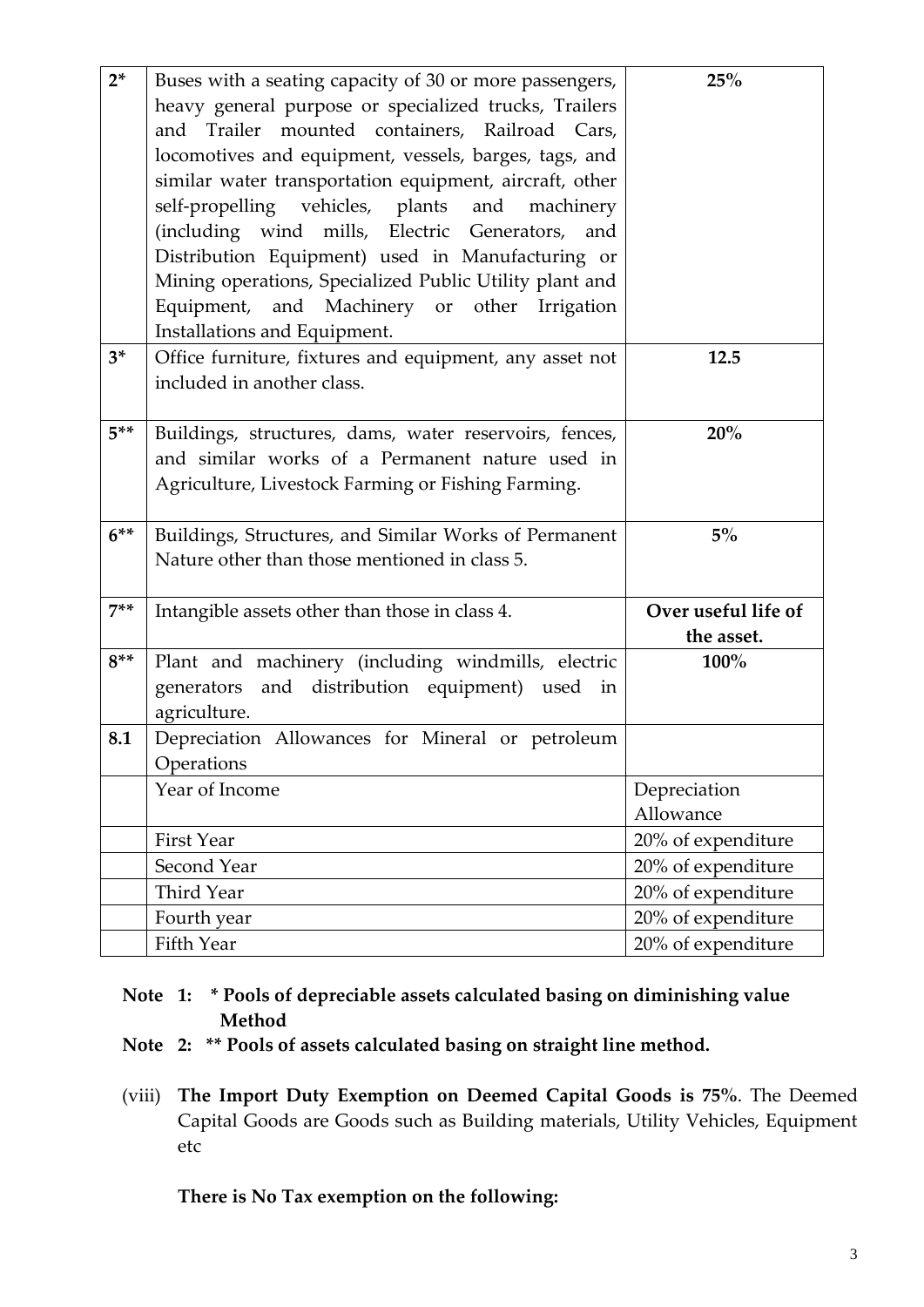Tiles, Furniture, Air conditioners, bedding, Crockeries, Cutleries, Electronic Equipment, Non-Utility Vehicles (saloon cars, SUV, station Wagon), fridges & Freezers, PVC & HDPE Pipes, imported trailers, Cement, Steel Reinforcement Bars, Roofing Sheets, Telecommunications - except for Capital Goods for installation of Telecommunication towers, Rehabilitation and Expansion projects

# (ix) **There is No VAT Exemption on Deemed Capital Goods**.

(x) **VAT Deferment granted on project capital Goods** such as Plant & Machinery. However, the person has to carry on an economic activity, keeps proper VAT records and file returns, has no Tax outstanding and VAT payable in respect of each unit of the Capital goods is twenty million Shillings or above.

# **(xi) EAC Customs Management Act provides; Hotel Equipment (Import Duty – 0%)**

Any of the following goods engraved or printed or marked

with the hotel logo imported by a licensed hotel for its use:

- (a) Washing machines;
- (*b*) Kitchen Ware;
- (c) Cookers;
- (d) Fridges and freezers
- (e) Air Conditioning Systems;
- (f) Cutlery;
- (g) Televisions;
- (h) Carpets;
- (i) Furniture;
- (j) Linen and Curtains;
- (k) Gymnasium equipment
- (xii) **Import Duty drawback** on raw materials used to produce goods for exports and deemed exports. Deemed exports cover locally produced or manufactured goods, which are sold to foreign agencies or entities operating in Tanzania, which are exempt from payment of import duties.
- (xiii) Zero-rated VAT on exports
- (xiv) **Supplies and imports exempted from Value Added Tax** are agricultural implements, Agricultural inputs (**Pesticides, Fertilizers, Insecticides**), Livestock, basic agricultural products and foods for human consumptions (**Rice, Sorghum, Millets and Other Cereal crops, Maize flour, Wheat Flou**r), Fisheries Implements, Bee-keeping implements, Diary equipment, medicine or pharmaceuticals products, health care, education materials, fertilized eggs for incubation, preparations for a kind used in Animal feeding articles designed for people with special needs, Immovable property A sale of vacant Land, A lease, license, hire or other form of supply, to the extent that it is a supply of the right to occupy and reside in residential premises, A sale of immovable property, to the extent that the property relates to residential premises, not including: the first sale of newly constructed residential premises; or a subsequent sale if the premises have been occupied as a residence for less than two years. Educational Services,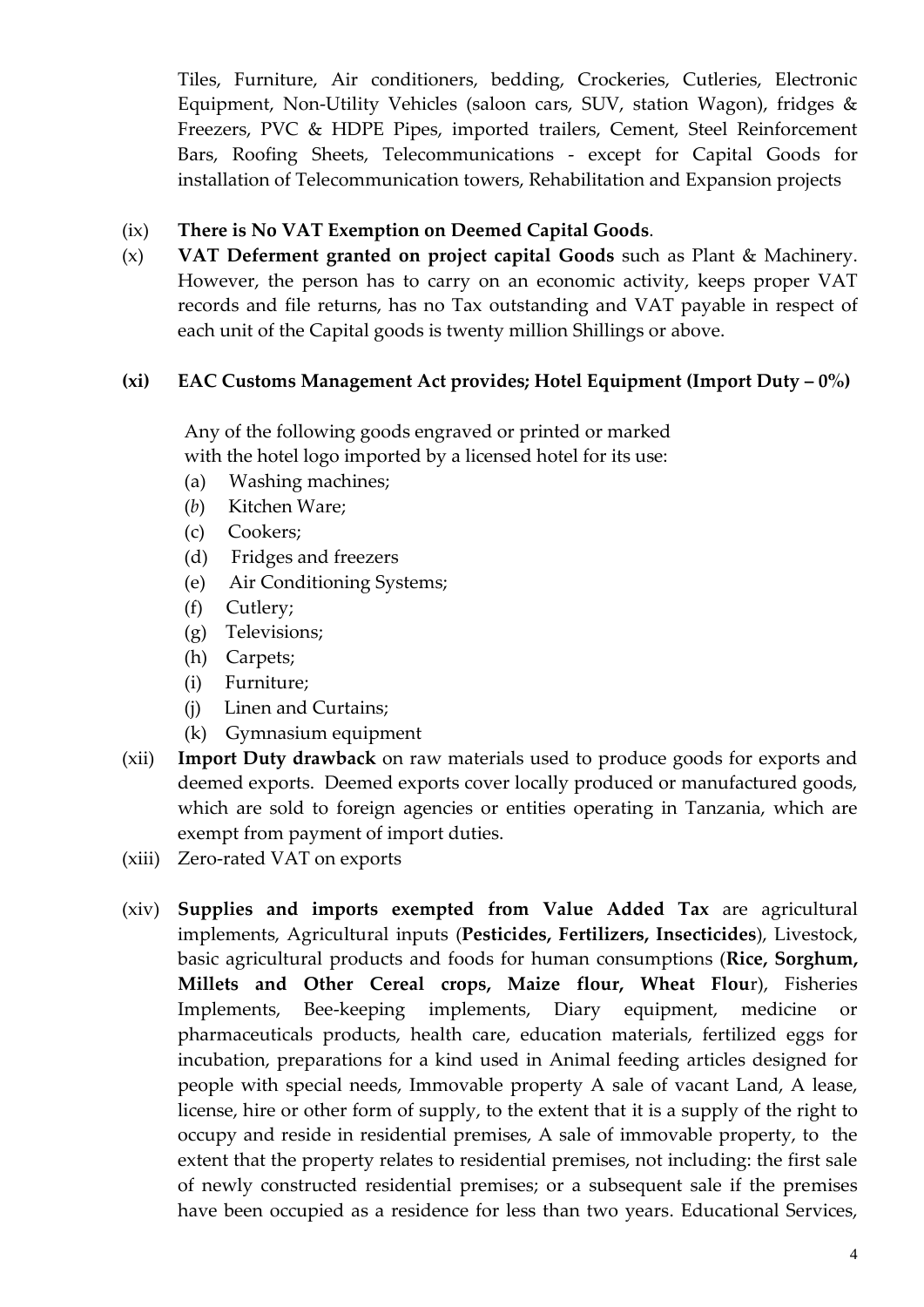intermediary services, petroleum products, solar panels, modules, solar charger controllers, solar inverter, solar lights, vacuum tube solar collectors and solar battery. Plant & Machinery by the local manufactures of vegetable oils, Textiles, Pharmaceuticals and skin &hides.

- (xv) Straight line depreciation allowance on capital goods
- (xvi) **Losses are carried forward**. However, Companies with perpetual unrelieved losses for 3 consecutive years are charged 0.3% of annual turnover (**Excluding Corporation Conducting Agricultural Business, Provision of Health or Education**).
- (xvii) **Corporate Tax - 30% and Newly listed company to DSE with at least 30% of its shares issued to the public for three consecutive years from date of listing – 25%**
- (xviii) A corporation with newly established Plant for assembling Motor vehicles, tractors, fishing boats or out boat engine shall be taxed at reduced corporate rate of 10% for five consecutive years from the year of commencement of production
- (xix) **Withholding Tax on:** dividends (10%) and on loan interest (10%), on Rental Income (10%).
- (xx) The right to transfer outside the country 100% of foreign exchange earned, profits and capital
- (xxi) The ease of obtaining other permits such as Residence/Work Permits, industrial license, trading license etc.
- (xxii) Automatic permit of employing 5 foreign nationals on the project holding Certificates of Incentives
- (xxiii) Land Rent on commercial agricultural farms, Livestock ranches and forests Tshs. 200/= per acre per annum

|                                        | <b>Import Duty</b>            | <b>VAT</b> |
|----------------------------------------|-------------------------------|------------|
|                                        |                               |            |
| All Capital Goods                      | $0\%$                         | $0\%$      |
|                                        |                               |            |
| Fuel                                   | $0\%$                         | $0\%$      |
| Corporation Tax 30%                    |                               |            |
| Capital Allowance 100%                 |                               |            |
| Depreciation Allowances for Mineral or |                               |            |
| petroleum Operations                   |                               |            |
| Year of Income                         | <b>Depreciation Allowance</b> |            |
| First Year                             | 20% of expenditure            |            |
| Second Year                            | 20% of expenditure            |            |
| Third Year                             | 20% of expenditure            |            |
| Fourth year                            | 20% of expenditure            |            |
| Fifth year                             | 20% of expenditure            |            |

#### (e) **SPECIAL INCENTIVES OFFERED IN MINING**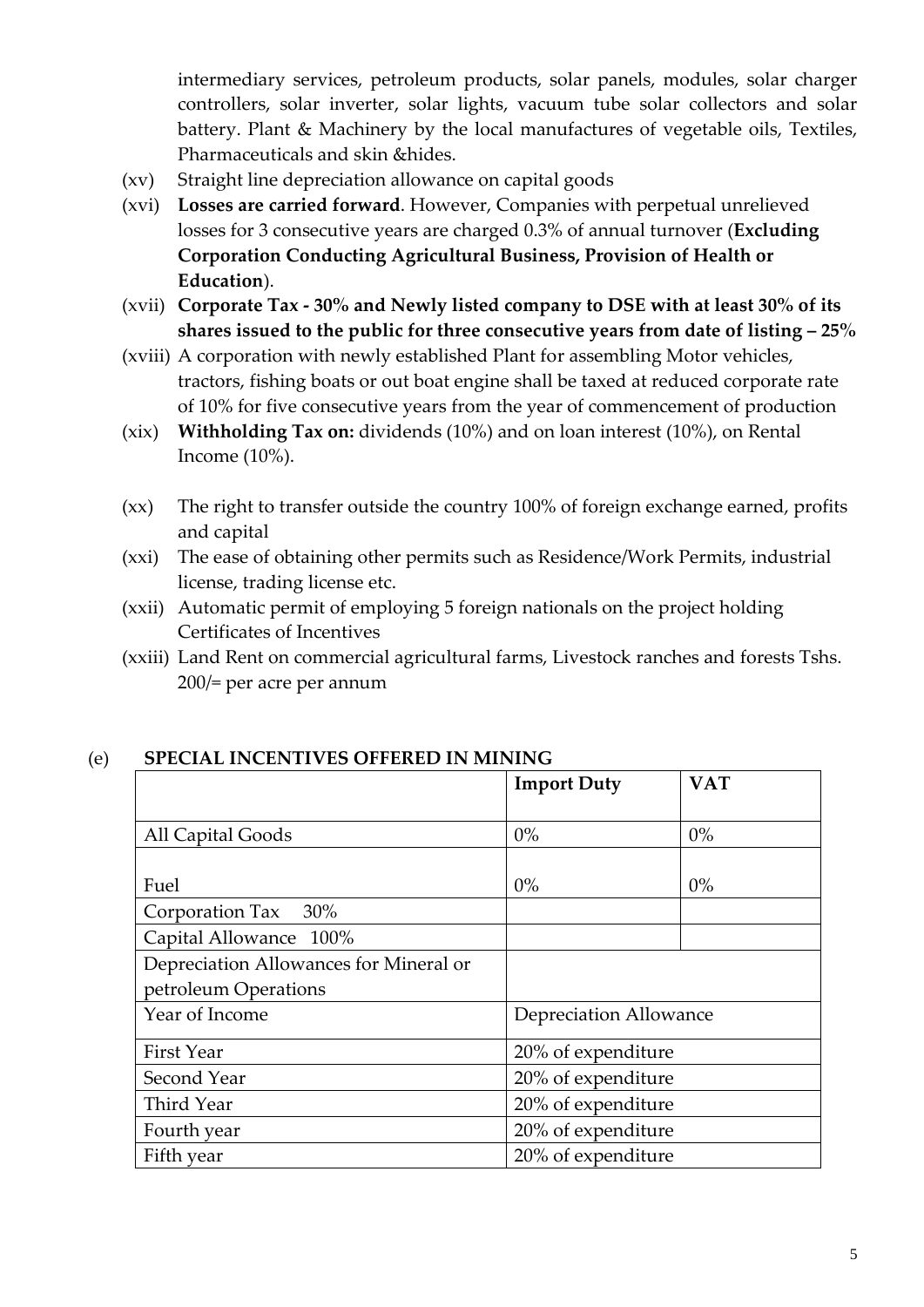Royalty 6% is charged on Gold and other Metallic minerals, 6% on Diamond, Uranium and Gemstone, 1% on Gem (**Cut and Polished**) and 3% for other minerals (**i.e Coal, Industrial minerals and Building materials**).

# (f) **THE CENTRE WILL REQUIRE THE FOLLOWING BASIC DOCUMENTS IN ORDER TO PROCESS YOUR APPLICATION:**

(i) 1 copy of the project's Business Plan/Feasibility Study

(*The intended project should aim at foreign exchange generation and savings, import substitution, creation of employment opportunities, linkage benefits, transfer of technology, expansion of production of goods and services etc)*

*We expect your feasibility study to contain the following information, clear statement of the project objective, information regarding the investor (profile), details of investment costs (foreign and local expected capital expenditure), how the proposed investment will be financed, specific sources(s) of finance for the project, terms and conditions of the loan if applicable, sources of technology if applicable, project financial and economic analysis, financial projections at least for the next five years, market study, project capacity, production process if applicable, environmental impact assessment, expected employment generation, proposed implementation schedule, brief profile of investors, etc.*

- (ii) A dully filled TIC application forms which are issued by the Centre
- (iii) A copy of the company's Memorandum and Articles of Association.
- (iv) A certified copy of the Certificate of company Incorporation
- (v) Evidence of sufficient finance capital available to implement the project
- (vi) Evidence of land ownership for the location of the project (depending on the project, certified lease agreement of minimum of 3 years or certified copy of title deed).
- (vii) Company Board Resolution to register the project with TIC.

# **(viii) TIC Receipts as evidence of payment of \$1,100 cost of the Certificate of Incentives.**

(ix) An overall covering letter to which all the above are attached.

### **NB:**

- 1. All applications are officially submitted to TIC Front Office/Reception
- 2. Payment for Certificate of Incentives fees should be made in full and before submission of the application documents. TIC receipt can be obtained at Accounts Department upon submission of bank slip **(see bank details below).**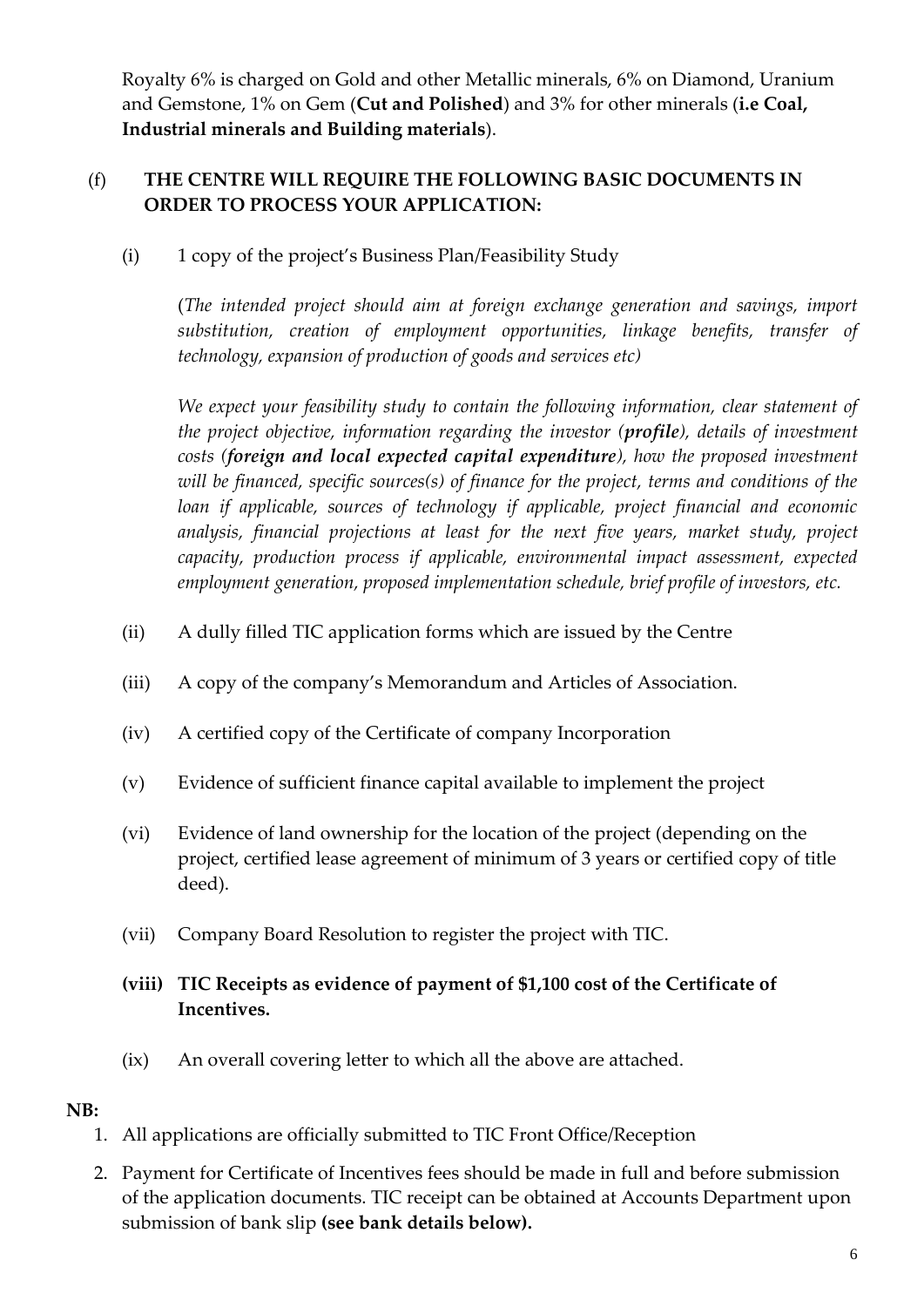- 3. Submission of documents should include hard copy and soft. The soft copy should be in PDF format.
- **4.** Be advised that the Tanzania Investment Act, 1997 does not bar other bona fide investors from investing in the country in the event that TIC Certificate of Incentives conditions are not attainable. i.e. You can still invest in Tanzania even if you do not meet the Certificate of Incentive conditions.

#### **BANK DETAILS**

OR

#### **ACCOUNT NAME: Tanzania Investment Centre**

|                    |                                                | STANDARD CHARTERED BANK TANZANIA LIMITED  |
|--------------------|------------------------------------------------|-------------------------------------------|
| BANK NAME :        |                                                | <b>Standard Chartered Bank (T) Ltd</b>    |
| <b>BRANCH</b>      | $\mathbf{r}$ and $\mathbf{r}$ and $\mathbf{r}$ | <b>International House-NIC Life House</b> |
| ACCOUNT :          |                                                | 0102006002000 TANZANIAN SHILLINGS         |
| <b>NUMBER</b>      |                                                | 8702006002000 USD                         |
| SWIFT CODE :       |                                                | <b>SCBLTTX</b>                            |
|                    |                                                |                                           |
|                    |                                                | <b>NMB PLC LTD</b>                        |
| <b>BANK NAME</b>   |                                                | NMB PLC LTD                               |
| <b>BRANCH</b>      |                                                | <b>Bank House</b>                         |
| <b>ACCOUNT NO.</b> |                                                | 20110029985 TANZANIAN SHILLINGS           |

#### **For more information contact:**

The Executive Director, Tanzania Investment Centre, No. 9 A & B Shaaban Robert Street, P. O. Box 938, **DAR ES SALAAM**

Phone Number: +255 22 2113365 +255 22 2116328 – 32 Fax Number +255 22 2118253 Email Address: information@tic.co.tz Website: www.tic.co.tz or Tanzania Foreign Mission